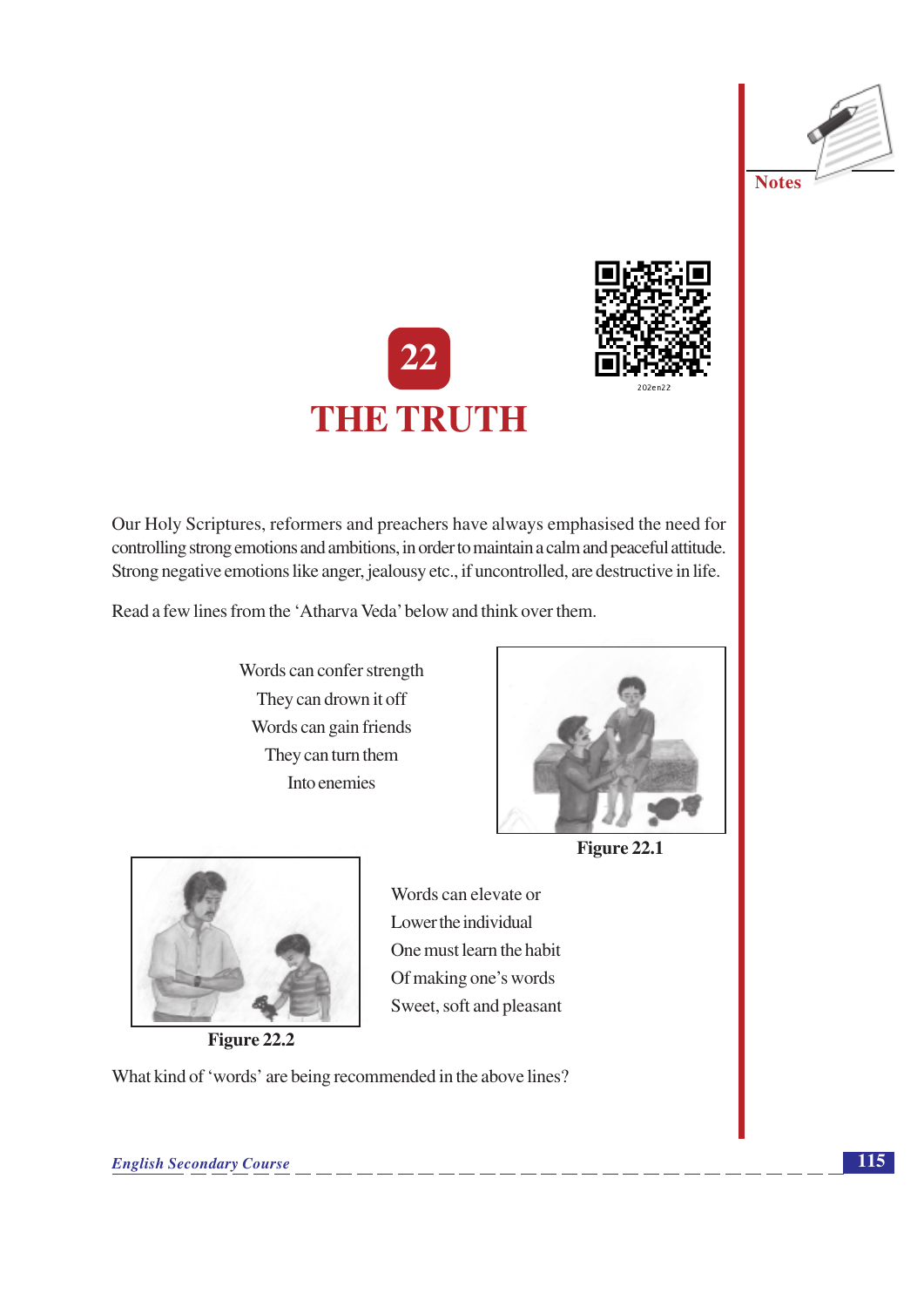

## **DO YOU KNOW**

The Atharva Veda is one of the four Vedas, which are the Hindu scriptures. The four Vedas are the Rig Veda, the Yajur Veda, the Sam Veda and the Atharva Veda. The Hindus believe that the origin of all knowledge and wisdom lies in these Vedas.



After completing this lesson, you will be able to:

- enjoy reading the poem;
- explain the central idea of the poem;  $\bullet$
- $\bullet$ state the effect of harsh and impolite words on our mind and heart;
- justify the need for effective communication for problem solving and positive relationships;
- identify the comparisons used to relate certain ideas in the poem;
- $\bullet$ explain the literary devices used in the poem to create an impact on the reader;
- explain the significance of the title of the poem, and
- analyse your own behaviour in reaction to a particular situation.

## 22.1 LET US READ THE TEXT

Have you ever been hurt by what someone said to you? Did the pain last for a long time? Did you think at that time that the other person could have said the same thing in a less hurtful manner. Read the poem 'Truth' and find out what the poet has to say.

#### **TRUTH**

Sticks and stones may break my bones But words can also hurt me. Stones and sticks break only skin While words are ghosts that haunt me.

Slant and curved the word swords fall To pierce and stick inside me. Bats and bricks may ache through bones But words can mortify me.

haunt: (here) come to the mind continually to create a disturbing effect. mortify: to make someone feel extremely embarrassed or ashamed. scar: permanent mark on body due to a wound bruise: discoloration of the skin due to an injury.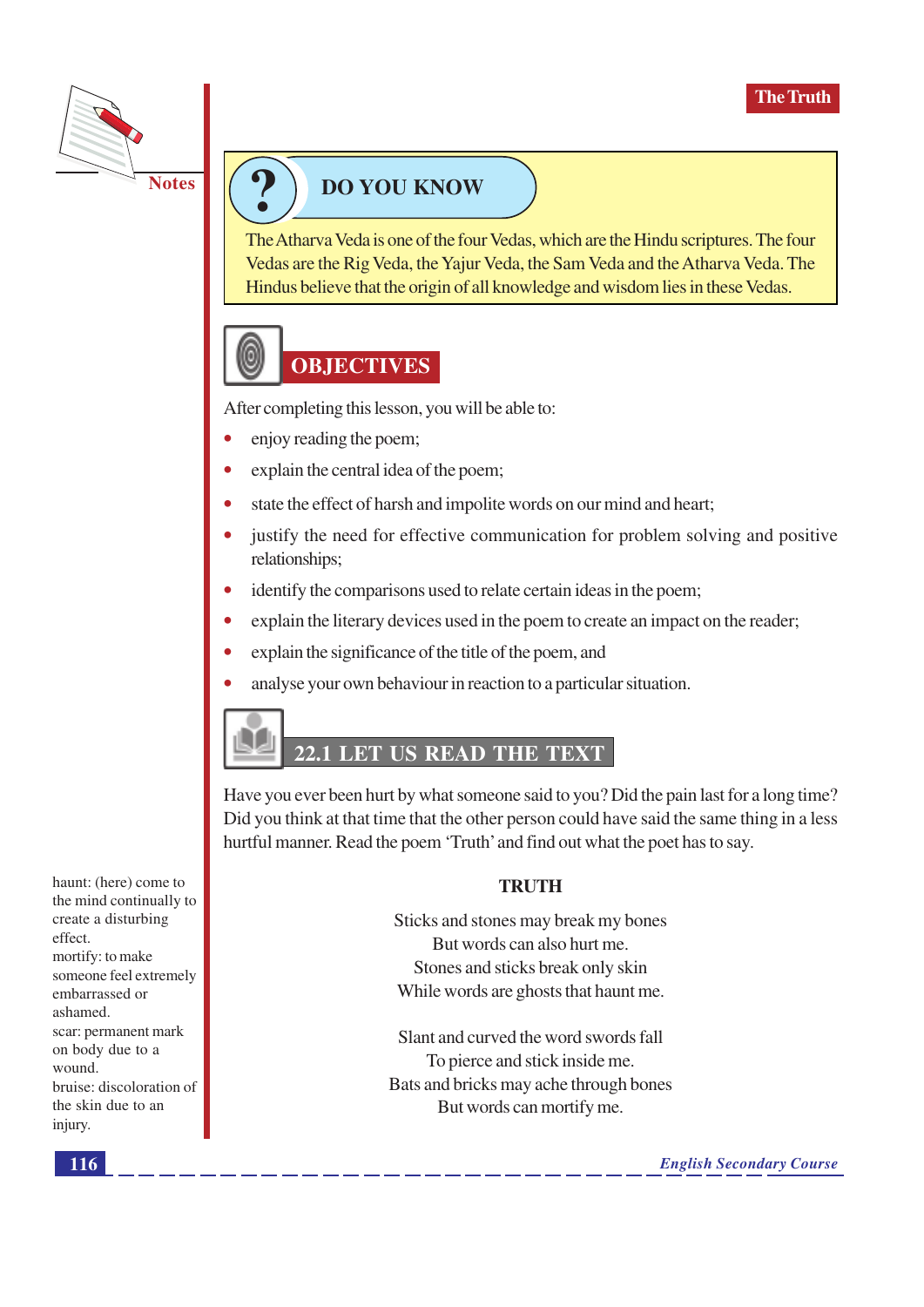

Pain from words has left its scar On mind and heart that's tender. Cuts and bruises now have healed; It's words that I remember.

- Barrie Wade

#### 22.2 LET US UNDERSTAND THE TEXT

#### 22.2.1 PART 1 (Stanza I)

Read the above stanza and answer the questions that follow. The brief explanation below would help you understand the poem better.

As you know when we are physically hurt people see our wounds and express sympathy for us. But can people see our suffering when we go through emotional or mental pain? No, they cannot. So we suffer alone. In this stanza the poet speaks about the pain caused by weapons and the hurt caused by unkind language. Sticks and stones hurt us physically. But we get hurt emotionally by rude and harsh language. We feel mentally upset and disturbed. The wounds caused to our body heal up fast but the insult caused by words disturbs our mind for a long period of time.

## **INTEXT QUESTIONS 22.1**

Answer the following questions

- 1. Which objects mentioned in the stanza can cause physical injury?
- 2. What have "words" in the poem been compared with?
- 3. Complete the following statement in your own words.

Words are called ghosts that haunt us because  $\frac{1}{1}$ 

- (i) they trouble our mind for a long time.
- (ii) they are invisible.
- (iii) we cannot fight them or overcome them.
- 4. Words, sticks and stones hurt us. In what way do they differ in their impact? Write your answer in about 50-60 words.
- 5. Your sister takes your pen without your permission to write her examination. This causes inconvenience for you. Hence, you are angry with her. How would you react to her action?

**English Secondary Course** 

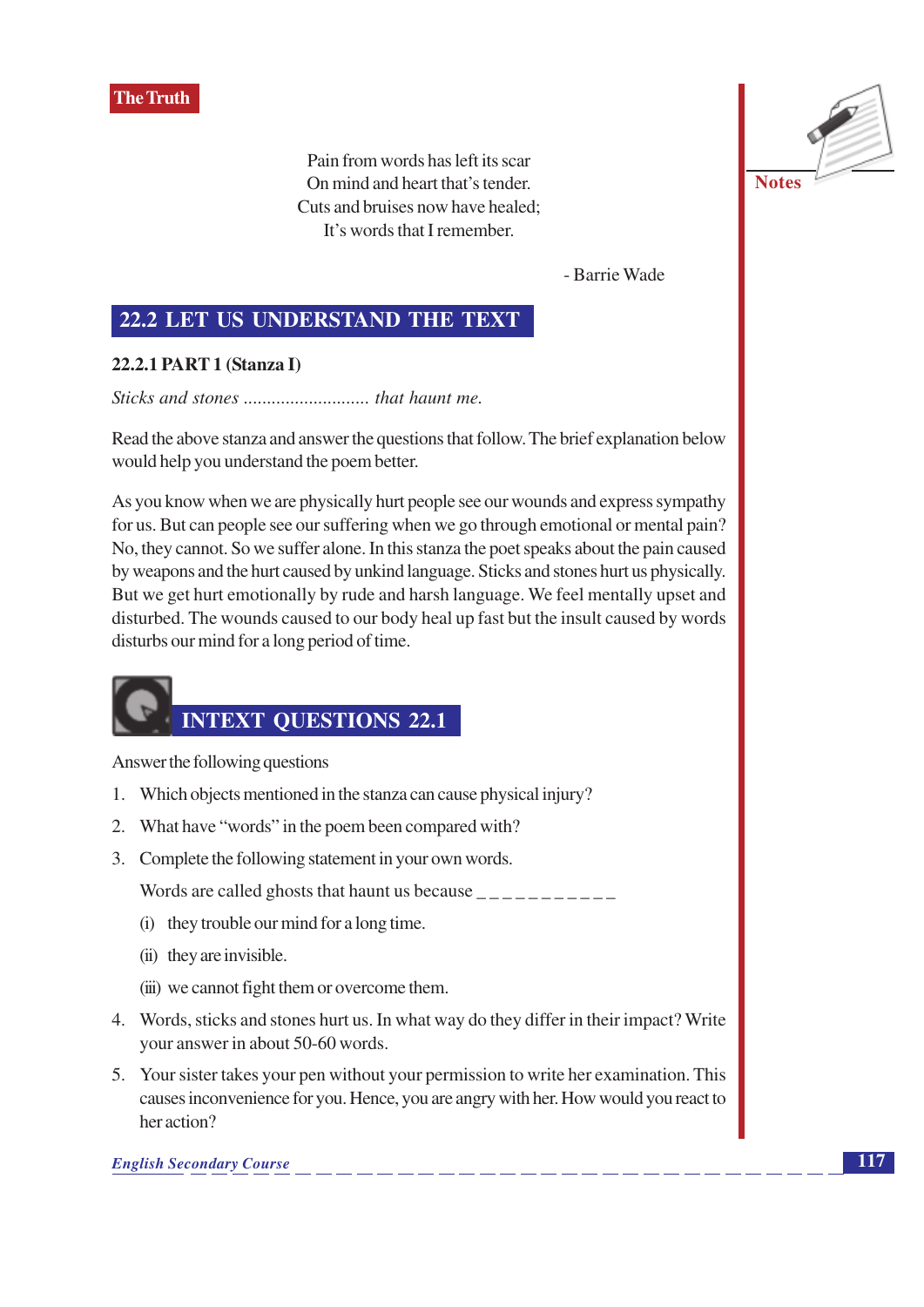

- (a) Given below are four options. Choose one out of them to complete the sentence. You will...
	- $(i)$ scold her in strong words.
	- $(ii)$ forgive her but make her understand that it is a bad habit.
	- punish her so that she does not repeat it in future.  $(iii)$
	- not talk to her for three days.  $(iv)$
- (b) Now based on your chosen option write one positive and one negative reaction you might expect from your sister in the spaces provided below.



#### 22.2.2 PART 2 (Stanza II)

Slant and curved \_\_\_\_\_\_\_\_\_\_\_\_\_ mortify me.

You have been treated unfairly by someone. How do you feel? Do you think being intolerant and aggressive is always an effective way of dealing with people? Read what Gandhiji has to say about this:

> "Keep your thoughts Positive because your Thoughts become your Words, keep your words Positive because your Words become your, Behavior  $-M.K$  Gandhi

The stanza describes the intense pain caused by bitter words. Read the explanation below to find out how painful it was for the poet when he was humiliated by bitter words.

The poet says that objects like swords injure our bodies deeply. But don't you think that angry and harsh words can also hurt equally? Don't you think that such words can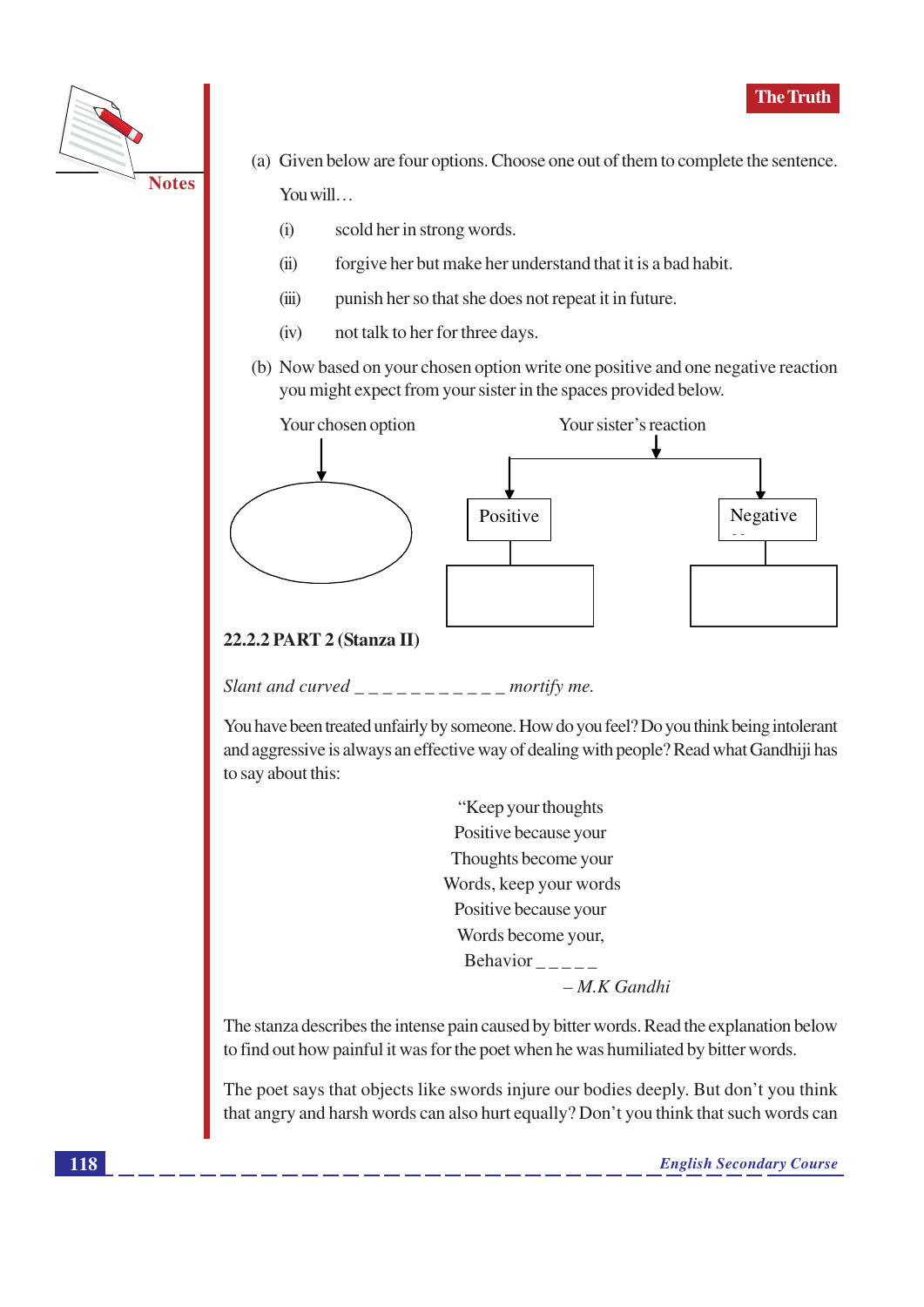humiliate us and make our life miserable? You must have experienced this in your day to day life.



# **NTEXT QUESTIONS 22.2**

Answer the following questions:

- 1. Words have been called 'swords' in Stanza II. Why?
- 2. Which two words describe the 'swords'?
- 3. Select the meaning out of the ones given below that best explains the line 'pierce and stick inside' in Stanza II.
	- (a) The impact of bitter words is deep and long lasting.
	- (b) Swords injure sharply.
	- (c) The wound caused by a sword doesn't heal up.
- 4. Identify the word from Stanza II that describes the effect of 'words' on the poet.

Your friend Anand is unhappy and dejected because his father has objected in very strong words to his decision to go abroad. Now his father is upset to see him dejected. How do you think his father can help him to overcome his dejection?

Three options are given below. Which of the three options would you choose if you were the father?

- Empathize with him and try to convince him that he did not mean to hurt him.  $a_{-}$
- b. Accept his decision and allow him pursue his plans.
- c. Remain indifferent and unconcerned thinking that time is a great healer.

#### 22.2.3 PART 3 (Stanza III)

#### 

Think of a physical injury you have suffered in the past. Think of some unkind words someone said to you and which hurt you badly. Which experience did you forget earlier? In this stanza the poet explains that the damage caused by harsh language is more than the damage caused by physical injury. Both leave scars - one on the body and the other on the mind and heart. But the scars on the mind and heart do not let us forget the experience. Find out if the poet could overcome the pain caused by bitter words.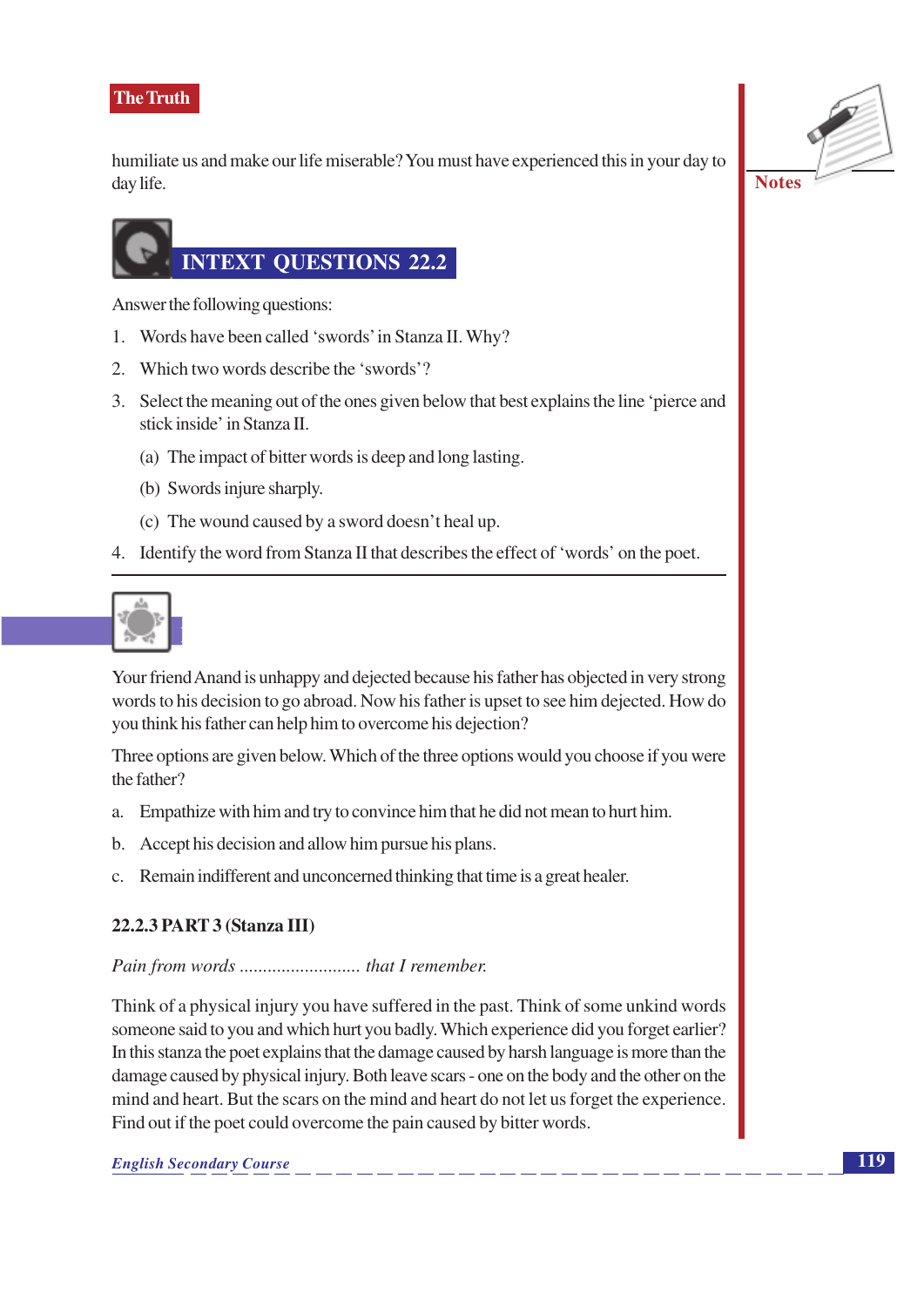

## **INTEXT OUESTIONS 22.3**

Answer the following questions.

- 1. Where has the pain left the scar?
- 2. What happened to the poet's physical injury?
- $3.$ Why could he not forget the words?
- Why do words hurt more than weapons? 4.

### **22.3 APPRECIATION**

In this poem the poet says a lot in a few words. He does this by using literary devices such as metaphor, alliteration and repetition. These literary devices create an impact, and help the readers to infer the meaning on their own.

Literary devices used by the poet:

| Metaphor     | $\ddot{\phantom{a}}$ | It compares two things that are not very similar. It describes two things<br>in terms of a single quality or feature that they both share.                                |  |
|--------------|----------------------|---------------------------------------------------------------------------------------------------------------------------------------------------------------------------|--|
|              |                      | <b>Example: The road was a ribbon of light.</b>                                                                                                                           |  |
|              |                      | Maharaja Ranjit Singh was the Lion of Punjab.                                                                                                                             |  |
| Alliteration | $\ddot{\cdot}$       | It is the repetition of the initial sounds in words to create an emphasis<br>and a pleasing and musical effect. It helps the reader to appreciate $\&$<br>enjoy the poem. |  |
|              |                      | <b>Example:</b> Seema's seven sisters slept soundly by the sea.                                                                                                           |  |
|              |                      | Lovely lilies in lush lawns send out the sweet sound of songs.                                                                                                            |  |
| Repetition   | $\ddot{\phantom{a}}$ | It is the repetition of words that emphasizes important ideas.                                                                                                            |  |
|              |                      | <b>Example: Humpty Dumpty sat on a wall</b>                                                                                                                               |  |
|              |                      | <b>Humpty Dumpty</b> had a great fall                                                                                                                                     |  |
|              | <b>DID</b>           | $\overline{1}$ IS DO 22.2                                                                                                                                                 |  |

Now you know what metaphor, alliteration, and repetition are. Read the poem and identify the literary devices used in it.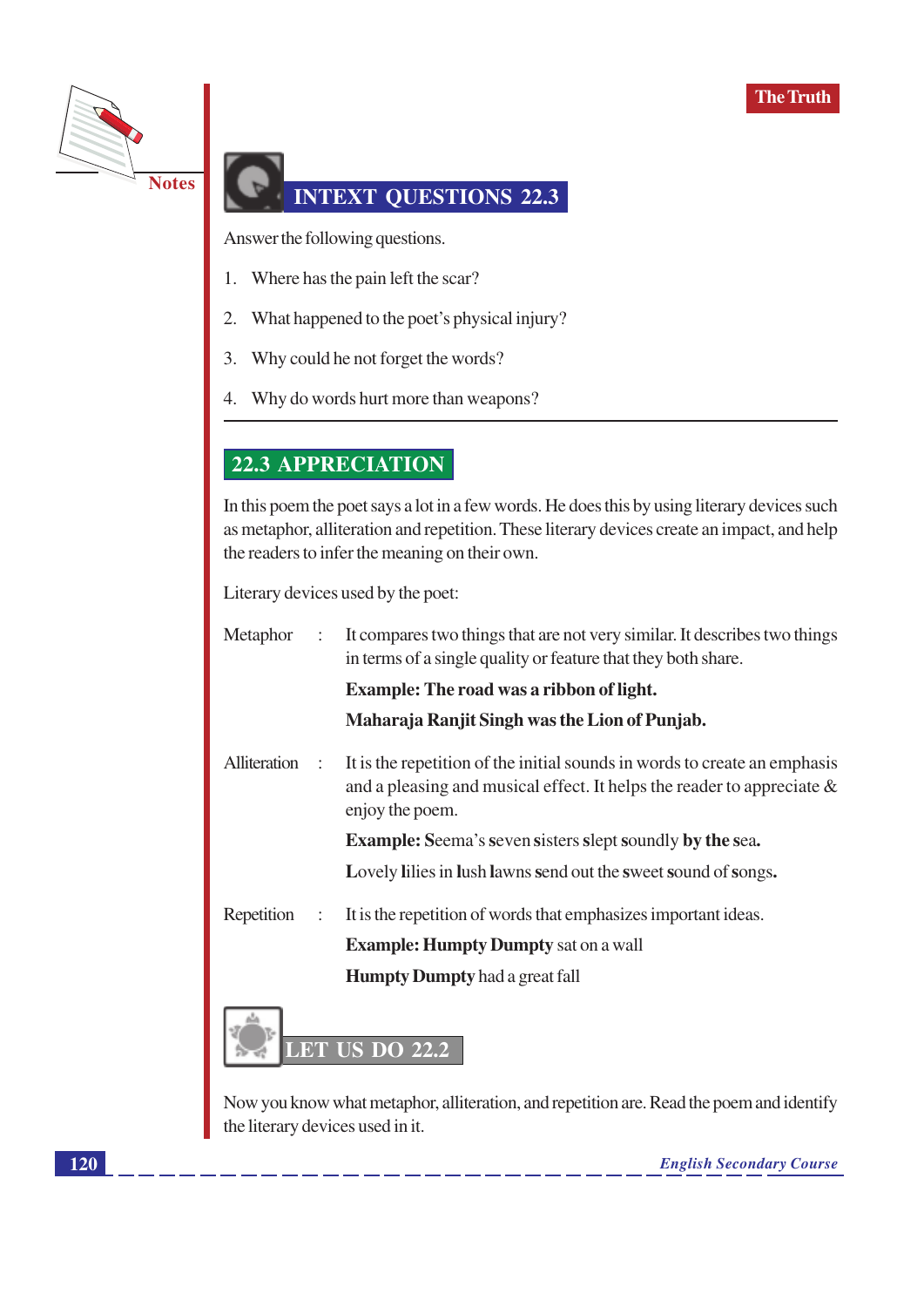

#### **Literary Devices**

| Metaphor     | Stanza No. |
|--------------|------------|
|              |            |
|              |            |
|              |            |
| Alliteration | Stanza No. |
|              |            |
|              |            |
|              | Stanza No. |
| Repetition   |            |
|              |            |
|              |            |
|              |            |

## **WHAT YOU HAVE LEARNT**

Our choice of words in day to day communication is extremely important. It can make or mar (break) our relationships. By using harsh, rude and impolite words we hurt others mentally and emotionally. The pain caused by unpleasant words is much stronger and lasts longer than the physical injury caused by weapons. Hence we should control our language and negative emotions such as anger and hatred.

# **TERMINAL QUESTIONS**

- 1. State the theme or central idea of the poem in 50-60 words.
- 2. Why do you think the poet has titled this poem "Truth"? Write your answer in 50-60 words.
- 3. Which word has been repeated? How many times has it been repeated in the poem. Why has the poet repeated it?
- 4. What literary devices has the poet used? How have the literary devices in the poem helped you to understand and enjoy the poem?
- 5. What do you think is the strong emotion that prompts us to be aggressive and intolerant? Tick one of the four emotions below. Give reasons for your choice in 50-60 words:

Ambition Hatred Anger Jealousy

6. Think of a situation in which your relationship with your friend becomes unpleasant. You want to maintain your friendship. What would you do to be good friends again? Write your answer in 50 - 60 words.

**English Secondary Course**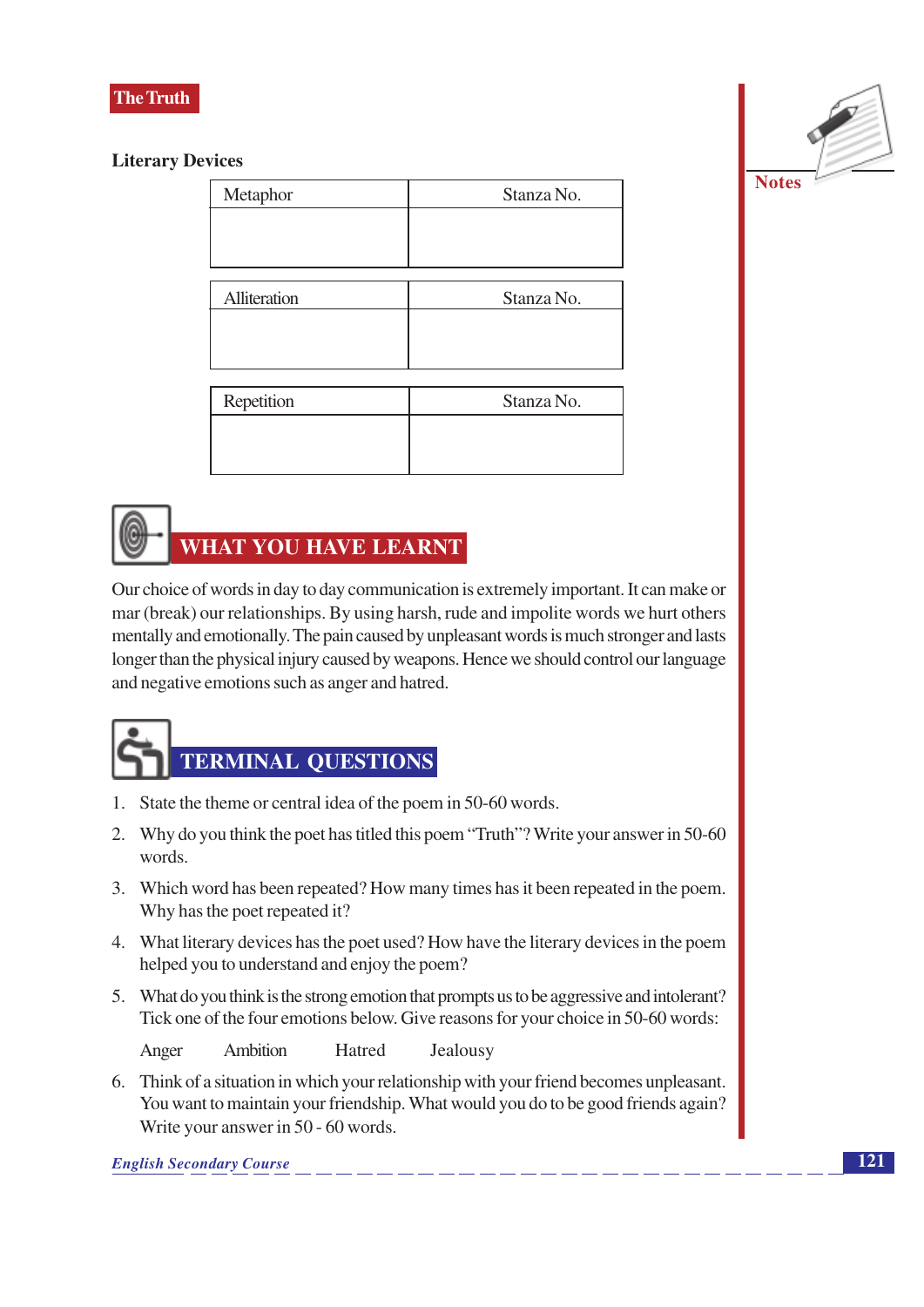

- 7. Describe in 50-60 words how would you feel if someone used harsh and hurtful words to you.
- 8. (a) Given below is a list of emotions and values. Put them in appropriate columns in the space provided below. Refer to the dictionary if necessary to understand the meaning of each word before doing the exercise.

| greed              | respect for others     |
|--------------------|------------------------|
| <b>lust</b>        | abusive language       |
| jealousy           | compassion             |
| empathy            | pleasant communication |
| sharing and caring | violence               |
| revenge            | gratitude              |
| forgiveness        | selflessness           |
| tolerance          | kindness               |
| selfishness        |                        |

#### **Qualities**

- (b) Which one of the above positive qualities would you like to develop in yourself and which negative quality would you like to give up
- 9. Read the following dialogue between a student passenger and the bus conductor. Rewrite it to make it an effective communication.

Student Passenger: Give me a ticket for the Red Fort.

(gives a 50 rupee note)

Conductor: Give me Rs 15 only.

Student Passenger: I have a 50 rupee note only.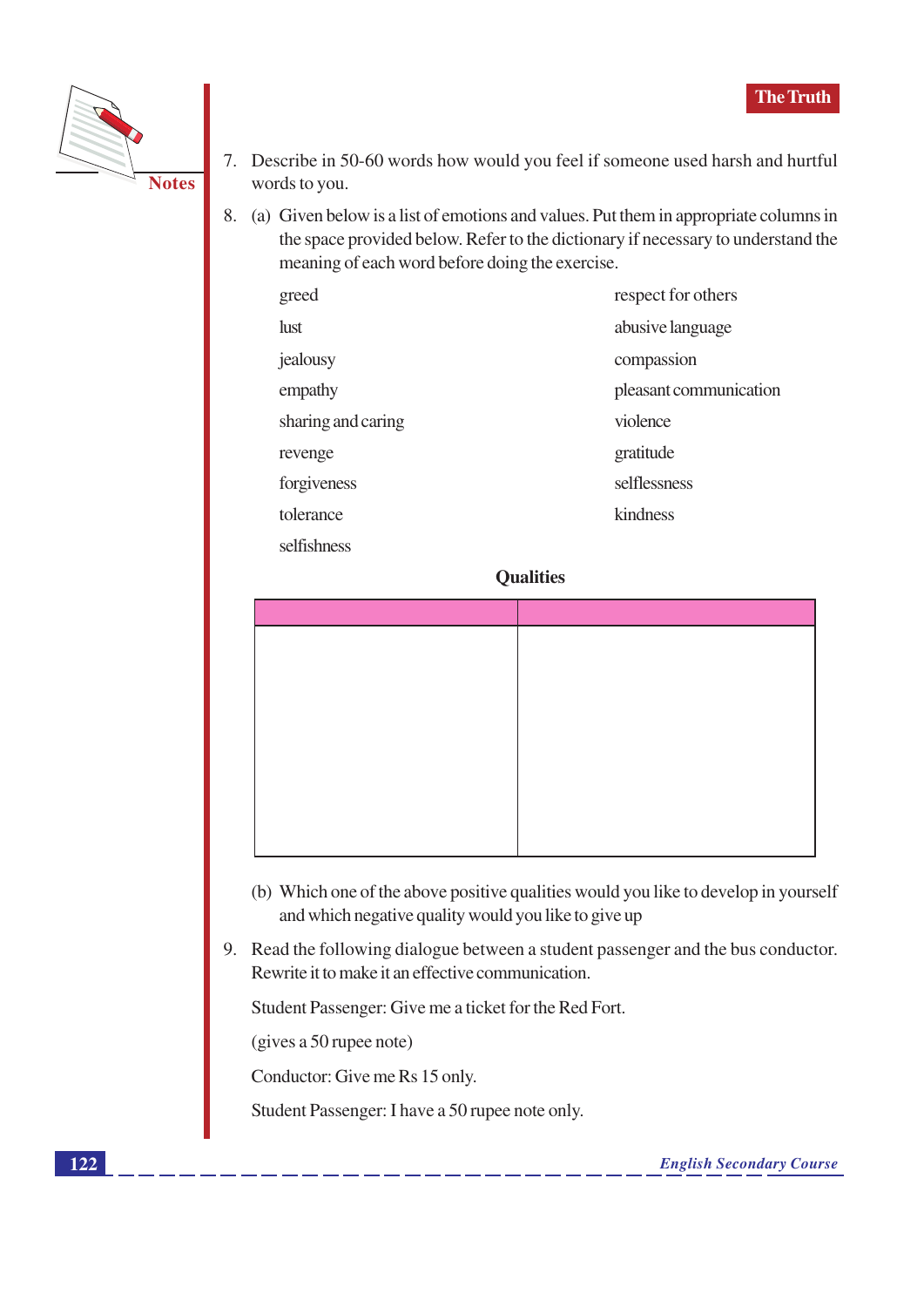Conductor: Didn't you know that you need coins to pay?

Student Passenger: You already have so many coins in your pouch. You want to harass me.

Conductor: Give me the change or else get down from the bus.

Student Passenger: Why should I get down? I have to reach there on time.

Conductor: I'll throw you out.

Student Passenger: How dare you! You are a public servant. Don't forget it.



#### 22.2.1 PART 1

#### **INTEXT QUESTIONS 22.1**

- 1. sticks and stones
- 2. ghosts
- 3. The words have been called 'ghosts that haunt us' because they trouble our mind for a long time.
- 4. Words hurt our mind and heart while sticks and stones cause physical injury. (explain  $50-60$  words)
- 5. Individual response.

#### **22.2.2 PART 2**

#### **INTEXT QUESTIONS 22.2**

- 1. Both swords and unkind words are sharp and hurt deeply.
- 2. slant and curved
- 3. a. The impact of bitter words is deep and lasts long.
- 4. mortify

#### 22.2.3 PART 3

#### **INTEXT QUESTIONS 22.3**

- 1. on his mind and tender heart
- 2. It got healed.
- 3. They were painful.

**English Secondary Course** 

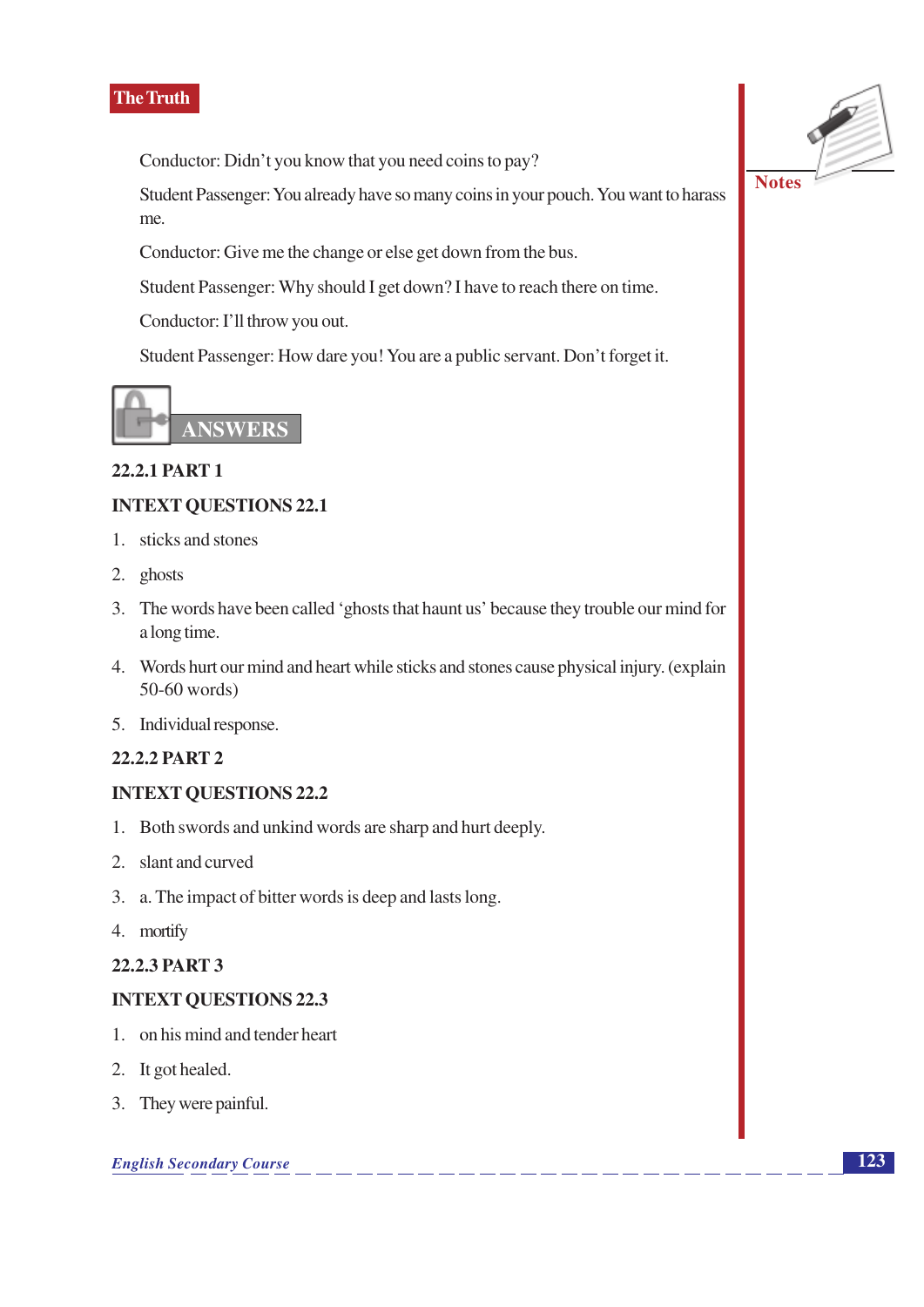

4. Physical injuries caused by weapons heal up, but pain caused by words does not go away.

#### **TERMINAL QUESTIONS**

(1) Individual responses.

Suggested response: The impact of words on the mind is powerful. Unkind words are more painful than wounds caused by weapons. Physical wounds heal up but emotional injury lasts long because words linger and haunt us, and never allow us to be at peace.

(2) Individual responses

Suggested response: Being truthful in our lives is very important. But if a truth is conveyed in ugly words it leaves a scar on the heart and becomes painful. It is important to be truthful but also to be kind.

- (3) The word 'words' has been repeated six times. It has been repeated to emphasize its importance and significance. The effect of words on us is the focal point in the poem.
- (4) The poet has used:

metaphors

Metaphors help to feel the intensity of pain caused by words by comparing words with a sword..

alliteration

Alliteration contributes the sound effect.

repetition

Repetition helps to emphasize the central idea.

(5) Individual responses.

Suggested response if **anger** is the selected option: It is usually the underlying emotion of our negative attitude  $\&$  intolerance. We use unkind, strong and bitter language to express our anger. Anger may be due to many reasons but its expression is always painful for others.

(6) Individual responses

Suggested response: Show empathy, be understanding of the reason for his /her behaviour, communicate the desire to normalize relations.

- (7) Individual responses
- $(8)$  (a) Qualities